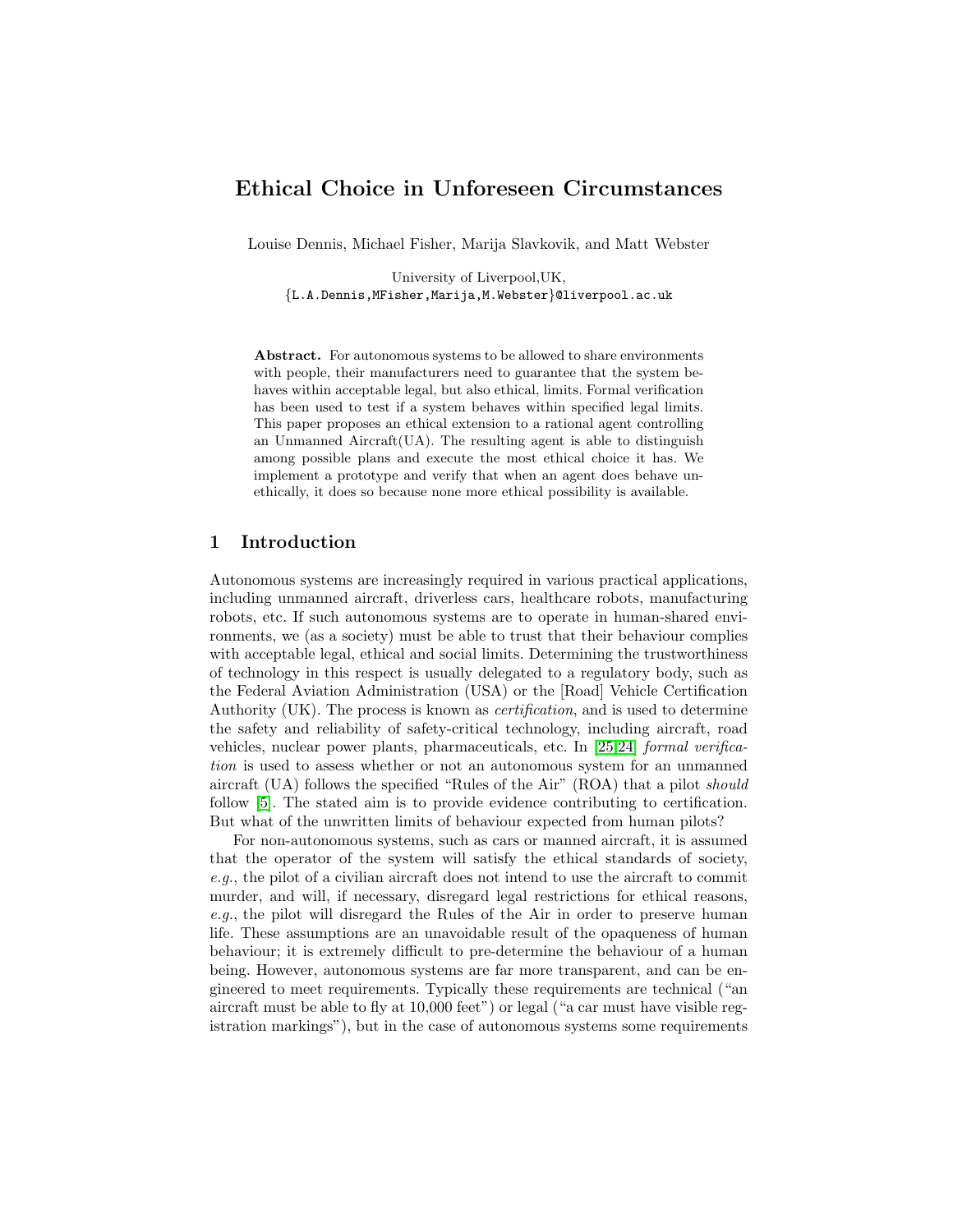may be ethical  $(e.g., "an autonomous unmanned aircraft will never choose to do)$ something dangerous unless it has no other option"). Such ethical requirements may prove essential for an autonomous system to be certificated by a regulatory body, since ethical autonomy is obviously desirable.

Ethics is a branch of philosophy concerned with establishing and analysing concepts of right and wrong. Machine ethics is a relatively new research area, whose objective is the creation of a machine capable of following its own ethical concerns when making decisions about its actions [\[2\]](#page-10-0). Typically machine ethics is concerned with a machine's ability to resolve ethical dilemmas and defining concepts of ethical machine behaviour [\[3,](#page-11-3)[16\]](#page-11-4). Scholars disagree about which ethical theory should be the basis of machine ethics, but two, act utilitarianism [\[8\]](#page-11-5) and deontological ethics [\[18\]](#page-11-6), are generally considered the best suited; see [\[2\]](#page-10-0) for a discussion. Autonomous agents able to form ethical behaviour rules and solve ethical dilemmas based on these rules are constructed in [\[3,](#page-11-3)[16\]](#page-11-4).

We are here interested in enabling an agent, that governs a UA, to follow a pre-determined code of ethical conduct in selecting a plan of action. We consider the question of how the ethics should be implemented and used to certify the autonomous system for operation. Our aim is to develop a pragmatic process for introducing ethical considerations into autonomous decision making, specifically to handle situations outside the anticipated normal operation of the vehicle. Our key motivation is the issue of certification, hence our goal is that this process should make the resulting decision-making amenable to analysis and/or verification. Specifically, we aim to use model checking [\[6\]](#page-11-7) to provide evidence to strengthen certification arguments, and advance the safe and ethical integration of autonomous systems in society.

In Section [2](#page-1-0) we provide background on agents and autonomous systems. In Section [3,](#page-2-0) we present a theoretical framework for ethical behaviour in rational agents. In Section [4](#page-4-0) we show how this theoretical framework has been implemented in the form of ETHAN, an ethical rational agent programming language developed using the MCAPL agent framework [\[13\]](#page-11-8), and we give examples of ethical agents for UAs programmed in Ethan. In Section [5](#page-8-0) we give some preliminary results concerning the formal verification of ethical rational agents using the MCAPL agent model checker [\[13\]](#page-11-8) and describe how formal verification might be used to strengthen an argument for the certification of an autonomous system. Finally, in Section [6](#page-9-0) we offer conclusions and directions for future research.

# <span id="page-1-0"></span>2 Background

Agent Architectures for Autonomous Systems. It is increasingly the case, particularly in autonomous vehicles, that the autonomous control architecture is of hybrid form comprising discrete and continuous parts. The discrete part is often represented by a rational agent taking the high-level decisions, providing explanations of its choices, and invoking lower-level continuous procedures [\[15\]](#page-11-9). The lower-level procedures appear in non-autonomous systems as well, and are familiar to certification authorities. As such, we can focus analysis on the decisions the rational agent makes, given the beliefs and goals it has [\[25\]](#page-11-0).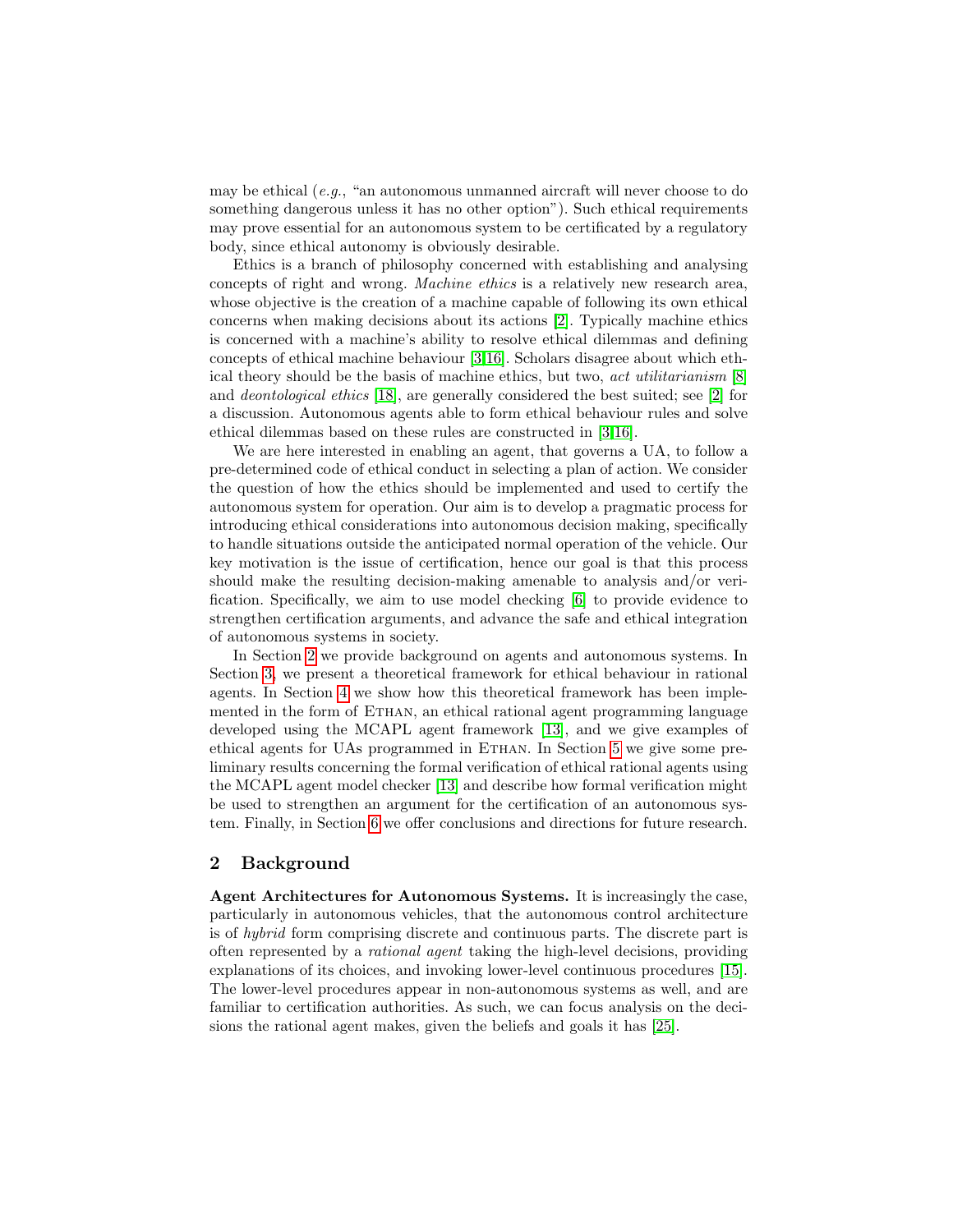BDI Languages. The predominant view of rational agency is that encapsulated within the BDI model [\[17\]](#page-11-10). "BDI" stands for *Beliefs*, *Desires*, and *Intentions*. Beliefs represent the agent's (possibly incomplete, possibly incorrect) information about itself, other agents, and its environment; desires represent the agent's long-term aims; while intentions represent the aims that the agent is actively pursuing. There are many different agent programming languages and agent platforms based, at least in part, on the BDI approach. An overview of particular languages for programming rational agents in a BDI-like way can be found in [\[9\]](#page-11-11). Agents programmed in these languages commonly contain a set of beliefs, a set of *goals* (*i.e.*, desires), and a set of *plans*. Plans determine how an agent acts based on its beliefs and goals. As a result of executing a plan, the beliefs and goals of an agent may change as the agent performs actions in its environment. It is important to note that, in a typical BDI programming language, plans are supplied by a programmer not by an independent planning mechanism.

# <span id="page-2-0"></span>3 Reasoning about Ethics

Turilli [\[22\]](#page-11-12) argues that there is an important difference between how people and agents may be bound by ethical concerns – individuals are normatively constrained by ethical concerns that they may choose to disregard under the threat of specified punitive measures and, given a machine's insensitivity to punitive measures, ethical concerns for machines are constraints, prohibiting the actions before they are executed. This is the approach taken in [\[4\]](#page-11-13), who introduce an ethical governor component to an autonomous system used in military operations of UAs. The governor conducts an evaluation of the ethical appropriateness of a plan prior to its execution, prohibiting plans deemed unethical.

Our approach uses similar ideas, but the ethical "governor" is effectively embedded within the agent and acts before a plan is chosen. Our governor's role is to choose the most ethical plan available, allowing unethical actions to occur only when the agent does not have a more ethical choice. We thus consider ethical concerns to be soft constraints, which the agent is allowed to violate under certain conditions. We refer to such ethical soft constraints as ethical concerns. To specify when ethical constraints can be violated we define an ethical policy, which is an order over a set of ethical concerns. We do not consider to what degree a concern is violated, only that it is violated. The UA agent can compare possible plans based upon which ethical concerns are upheld. It can then attempt to execute those plans which are most ethical with respect to the ethical policy.

Our implementation of ethical principles ordered by gravity of infringement resembles the contrary-to-duty (CTD) imperatives that occur in deontic reasoning. These imperatives inform an agent of its duties when it neglects (other) obligations [\[10\]](#page-11-14). The difference between CTD imperatives and our ethical principles is that a lower "ranked" CTD imperative is only activated after a higher ranked imperative is violated, so two differently ranked imperatives are not simultaneously in force, whereas all ethical principles are in force simultaneously.

<span id="page-2-1"></span>The Ethics of Plans. It is comparatively easy to specify abstract ethical concerns, divorced from specific scenarios, which are robust and applicable in a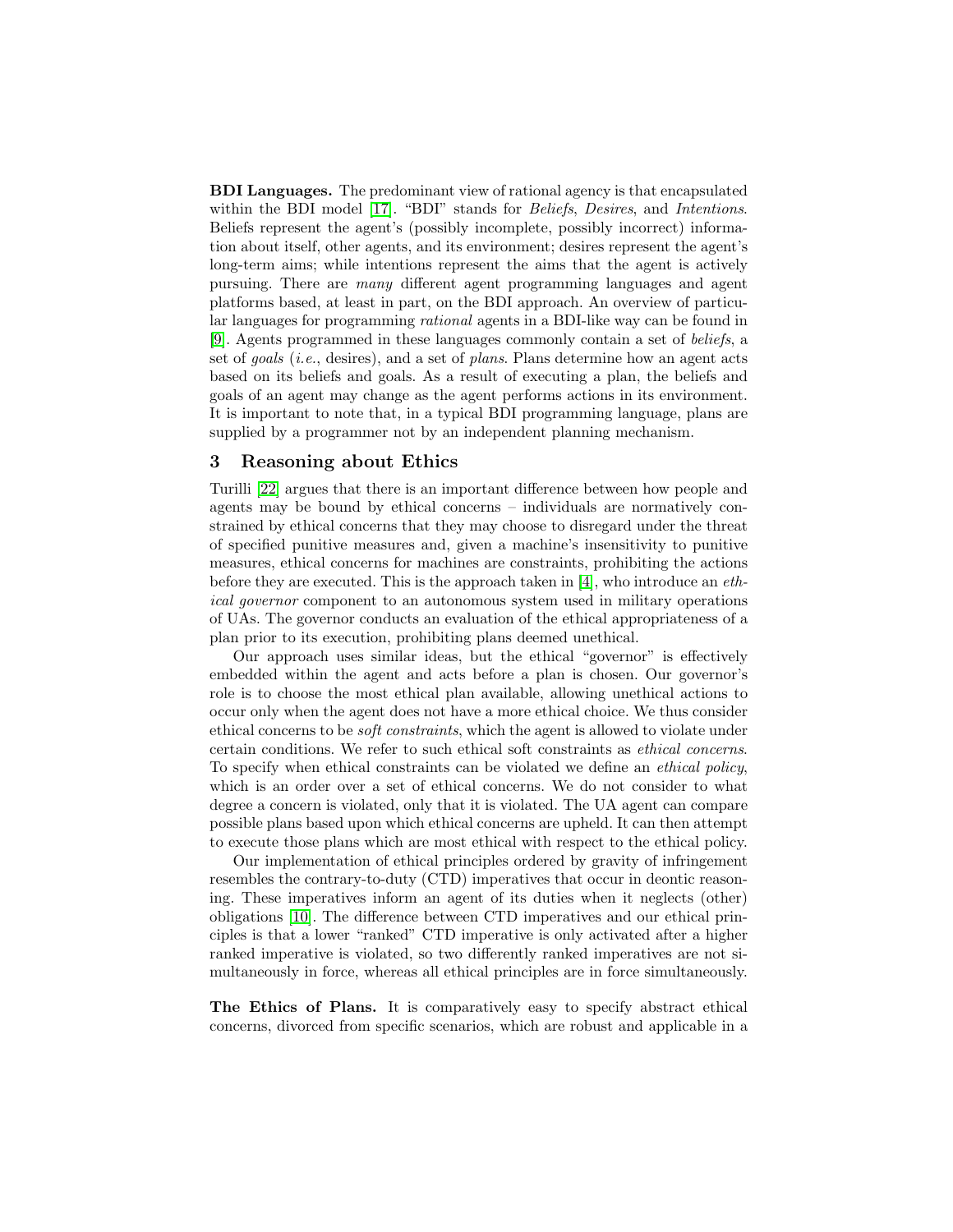variety of circumstances. In moral philosophy, concerns of this type are referred to as formal. Formal concerns are made concrete in, or by, each context in which they are applied. Namely, they are transformed into substantive concerns. This step is necessary as the agent needs to be informed how formal concerns may be violated in a given situation, e.g., moving ten metres to the left may risk violating the concern "do not harm people" when the UA is on the ground yet may be ethically harmless when the UA is in the air.

Our first assumption is that the UA agent operates only in civilian contexts. We establish a (small) list of relevant *formal* ethical concerns as exemplars in order to show the method in action. The list contains: do not harm people  $(f_1)$ , do not harm animals  $(f_2)$ , do not damage self  $(f_3)$ , and do not damage property  $(f_4)$ . The (formal) ethical policy is given by comparing the concerns in terms of how unethical it is to violate them. We propose the order  $f_4 > f_3 > f_2 > f_1$ , with  $f_i > f_j$  meaning that it is more ethical to violate  $f_i$  than  $f_j$ . A substantive ethical policy is thus a context-dependent refinement of the formal ethical policy.

In our prototype, each flight phase (e.g., landing, taxiing, take-off) of a UA constitutes one context c. Since all contexts are known, and the UA can only be in one context at a time, the substantive concerns can be represented directly, omitting the formal-substantive relations. We represent directly the substantive ethical policy as a total order over substantive concerns  $E(c, \phi, i)$ , where c is the context,  $\phi$  is a concrete observable outcome that in context c constitutes breaching of some formal concern f and i is an integer s.t.  $i \geqslant 1$ , that denotes the rank of  $\phi$  in the policy. For example, if  $\phi_1$  constitutes breaching  $f_1$  in c, and  $\phi_2$ ,  $\phi_3$ , and  $\phi_4$  each constitute breaching  $f_2$ ,  $f_3$  and  $f_4$  respectively in c, the substantive ethical policy would be represented as:  $E(c, \phi_1, 4), E(c, \phi_2, 3), E(c, \phi_3, 2), E(c, \phi_4, 1)$ .

To be able to reason about plans in terms of ethics we need a plan selection procedure that uses the substantive policy. We favour plans that violate the fewest concerns, both in number and in gravity. We propose that the plans are ordered using  $\geq$  which results in a total order over plans.

<span id="page-3-0"></span>**Definition 1** (Plan order  $\geq$ ). Let  $p_1$  and  $p_2$  be two plans, and let  $S_1$  and  $S_2$  be the sets of concerns violated by each plan respectively. Recall that for a concern  $E(c, \phi, i)$ , the smaller the number i, the more ethical it is to violate  $\phi$ . We say that  $p_1$  is more ethical than  $p_2$ , i.e.,  $p_1 > p_2$ , when:

- 1. there is a  $E(c, \phi, i) \in S_2$  such that  $i > j$  for every  $E(c, \phi', j) \in S_2$ , or,
- 2. there are fewer  $E(c, \phi, i) \in S_1$ , of the same rank i, than there are
- $E(c, \phi', i) \in S_2$ , and for each concern in  $S_1$  with a rank k, such that  $k > i$ , there is exactly one concern in  $S_2$  of the same rank k.

If neither (1) nor (2) are satisfied, the plans are equally ethical, denoted  $p_1 \sim p_2$ . The  $p_i \gtrsim p_j$  can be read as "choosing  $p_j$  is at least as unethical as choosing  $p_i$ ."

Reasoning about plans and preference-based planning has been considered before in the BDI agent literature. However, to the best of our knowledge, preferencebased planning has not been applied to ethical reasoning. For example, in [\[23\]](#page-11-15) plan selection is considered in terms of agents' desires. However, the desires are not ranked, so selecting the most desirable plan is done by summing up the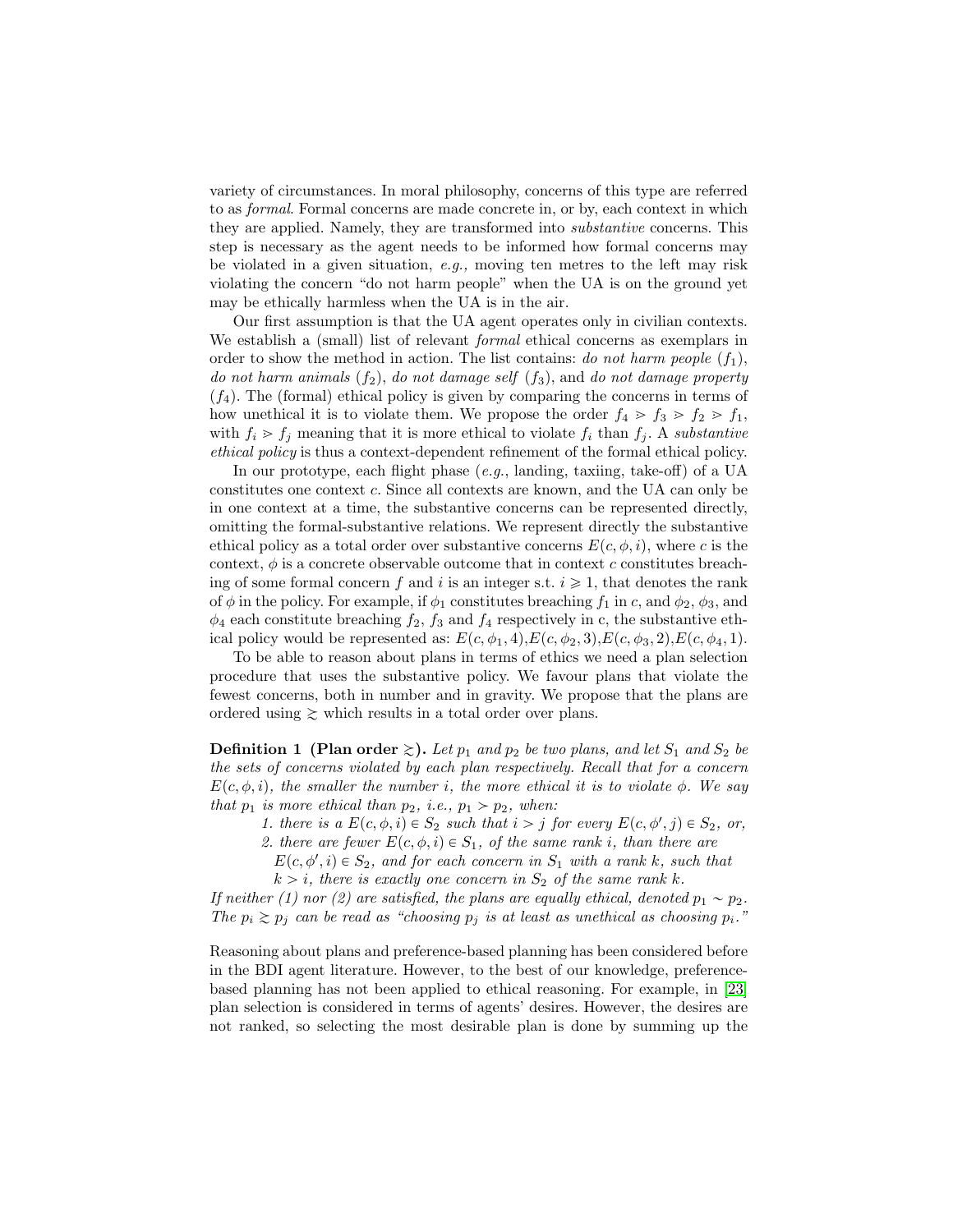number of desires each plan satisfies. In [\[20\]](#page-11-16) the agent can reason about plans by selecting the plan that can satisfy the most goals. Goals are ranked and the plan selection functions much as our plan ordering above.

For an overview of preference-based planning in BDI agents one can consider [\[7\]](#page-11-17). Preference-based planning is outside of the scope of this work, however, and for now the above-described plan order is sufficient for plan selection.

Ethics in BDI Languages. We integrate ethical reasoning into BDI languages via their plan selection mechanism. We assume that an agent's existing plans are ethical by default and, indeed, have been formally verified to always match the "Rules of the Air" (ROA). Problems may arise when either:

- 1. no plan is available, or,
- 2. a plan is available, has been attempted, but does not appear to be working.

We assume that the agent has access to some external planning mechanism that can generate new plans. There is a long tradition of AI research into plan generation systems such as [\[19,](#page-11-18)[14](#page-11-19)[,11\]](#page-11-20), which are good candidates for integration with BDI-style languages. In our case we are particularly interested in a route planner such as that in [\[21\]](#page-11-21) which can generate different routes for a UA to follow. The construction of an appropriate planner is not the focus of this work, which looks at how a typical BDI agent would work with the output of such a planner. We must ensure our BDI rational agent:

- detects when a plan is not succeeding e.g., it has been executed but not achieved its goal;
- accesses a planning system in order to get new plans annotated with substantive ethical concerns; and
- selects the most ethical plan from a set of available plans.

## <span id="page-4-0"></span>4 Implementation

We developed a BDI agent language, ETHAN, as a prototype for our approach. Ethan was based on the Gwendolen language. Gwendolen's semantics are is presented in [\[12\]](#page-11-22), but its key components are, for each agent, a set,  $\Sigma$ , of beliefs which are ground first order formulae and a set, I, of intentions that are stacks of deeds associated with an event. Deeds include the addition or removal of beliefs, the establishment of new goals, and the execution of primitive actions. A GWENDOLEN agent may have several concurrent intentions and will, by default, execute the first deed on each intention stack in turn. GWENDOLEN is event driven and events include the acquisition of new beliefs (typically via perception), messages and goals. A programmer supplies plans that describe how an agent should react to events by extending the deed stack of the relevant intention.

We extended the GWENDOLEN language as follows:

– We introduced a new data structure,  $E$ , into GWENDOLEN consisting of a set of substantive ethical concerns. Each ethical concern was associated with a rank (described in Section [3\)](#page-2-1) and a guard that specifies the context.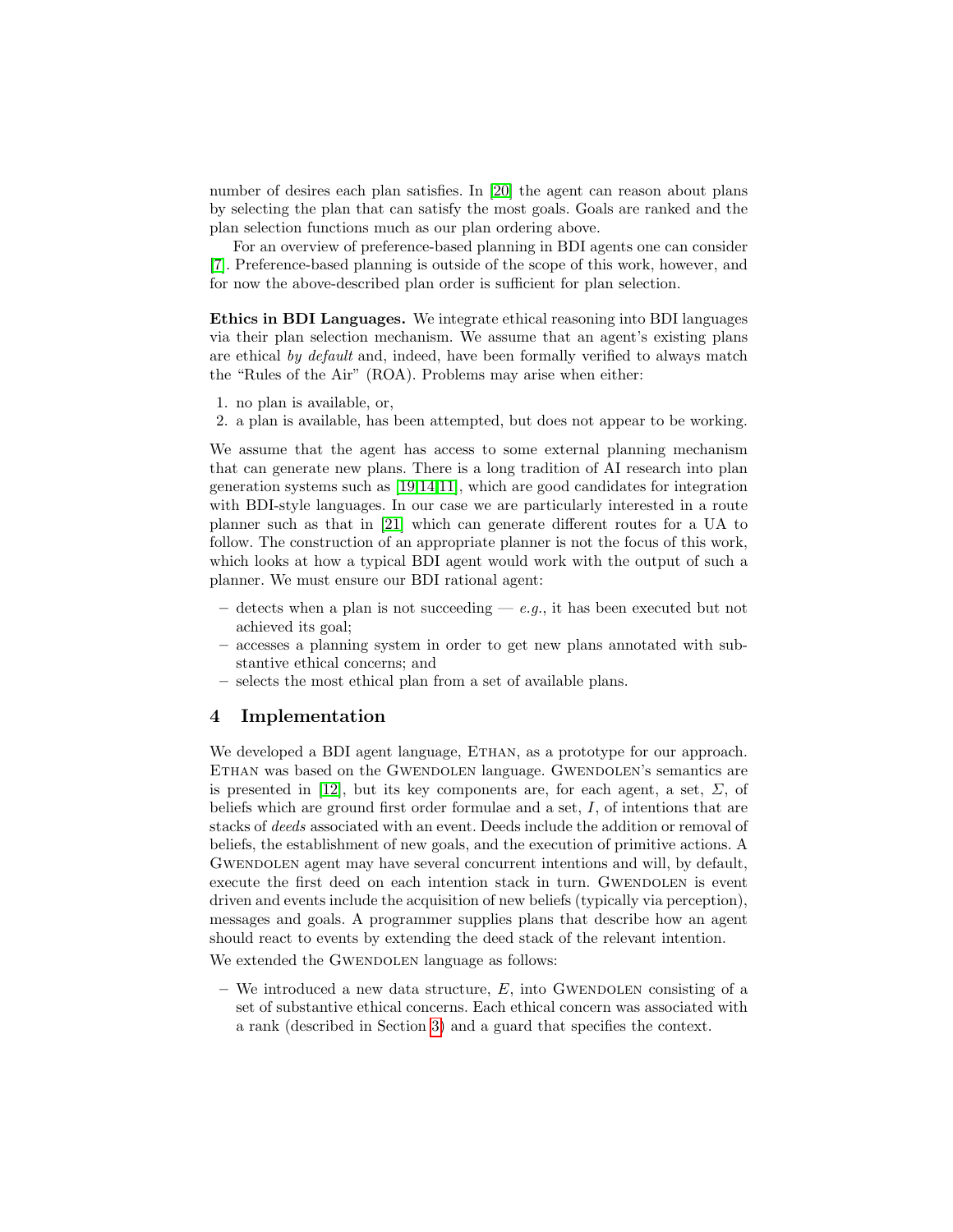- We tracked the application of plans. Even if a plan was applicable it was excluded from the list of plans available for selection if it had already been used once while attempting to achieve the current goal.
- If no (more) plans were available for a goal we requested plans from an external planner which annotated the plans with the substantive ethical concerns that risked being violated by the proposed course of action.
- In selecting plans, we prioritised those that are most ethical (according to Definition [1\)](#page-3-0).

In normal operation GWENDOLEN agents cycle through the deeds in their intentions. When a deed requires the generation of a new plan all applicable plans are extracted from the plan library, one is selected and converted into an intention, then the system returns to cycling though the deeds in the intentions interleaved with checking perception and messages for new beliefs etc. For ETHAN we added the recording of selected plans. This was done by storing an identifier for the plan together with the unifier that was used to match it to the current agent state; this information was linked to the particular goal the plan was expected to achieve. We extended the plan selection mechanism to select the most ethical plan from those applicable according to Definition [1.](#page-3-0)



<span id="page-5-0"></span>Fig. 1. ETHAN's reasoning cycle. Dotted lines show additions to GWENDOLEN's cycle.

The most significant change for ETHAN was altering the reasoning cycle itself so that, if no plan were applicable, an external planner would be queried for new plans. This query involved sending the planner the current goal, and the list of ethical concerns relevant to the current situation in order that the planner might note any ethical concerns that could be violated by a plan's execution. Another implementation option is to send the ethical policy to the planner and have it return the plan that is most ethical at the moment. However, this means the UA reveals its ethical policy to the planner. In some cases this can be undesirable and we prefer to keep the policy private. We did not implement a generic planning mechanism here but relied upon hard-coded pseudo-planners customised to the scenarios studied. The ETHAN reasoning cycle is shown in Figure [1.](#page-5-0)

We examined three ethical aviation scenarios for unmanned aircraft derived from discussions with domain experts: a retired Royal Air Force fast-jet navigator and a current UK private pilot licence holder.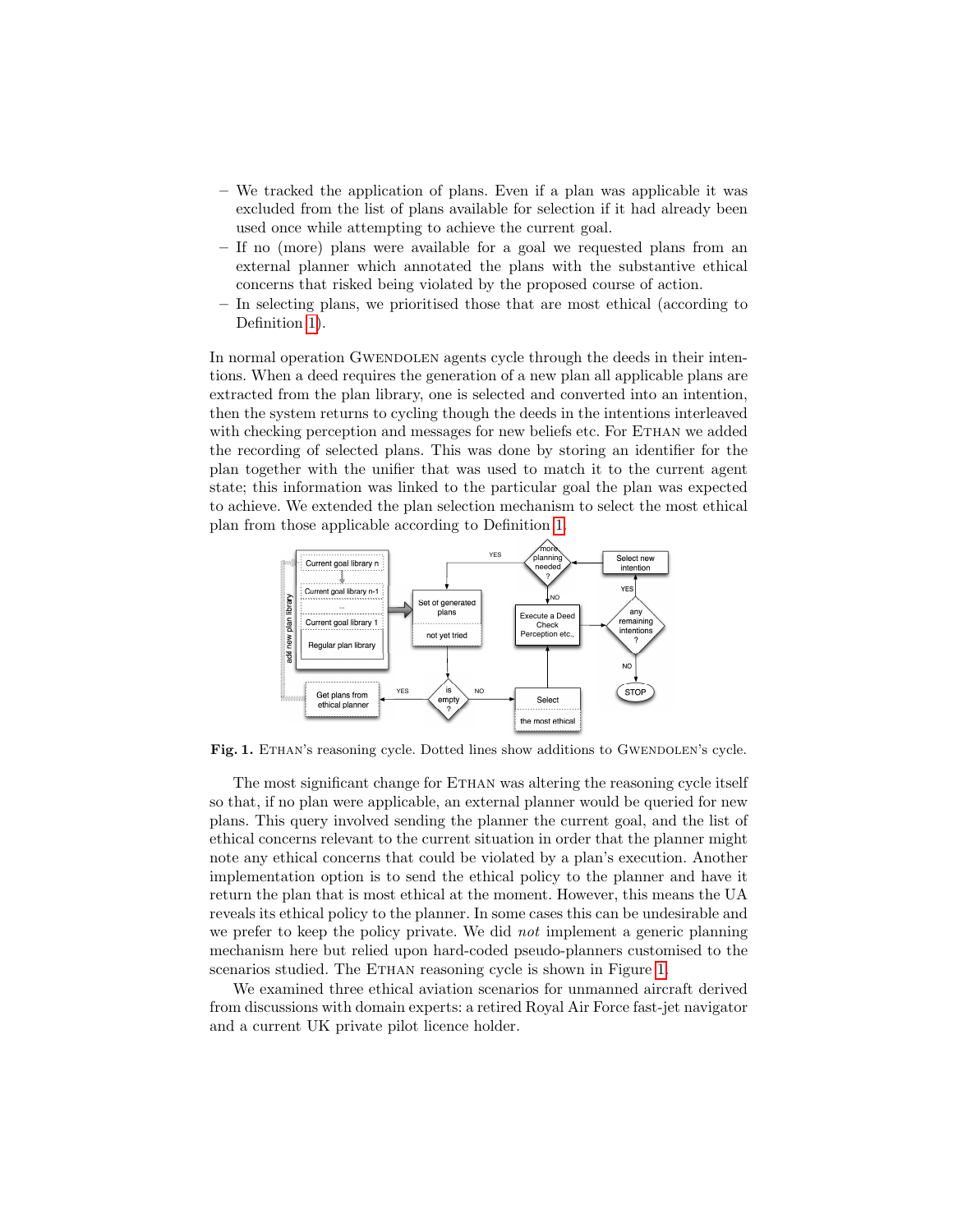Brake Failure During Line Up. In this scenario the UA is trying to line up on a runway prior to take-off when its brakes fail. Ahead of the aircraft is a second manned aircraft crossing the runway on a taxiway. To the left and right of the runway are runway lights (which can be damaged by aircraft taxiing over them). To the right of the runway is an airport staff member who has erred onto the maneuvering area of the aerodrome.

The ethical concerns for this example, with the rank of each concern marked in brackets, are:  $\phi_1 =$  do not damage own aircraft (1),  $\phi_2 =$  do not collide with airport hardware (2),  $\phi_3$  = do not collide with people (3),  $\phi_4$  = do not collide with manned aircraft  $(4)$ . When the agent determines that its brakes have failed it requests new routes from the ethical planner since its current route to line-up is no longer valid. The ethical planner quickly produces three potential routes:

1. Turn left off the runway: this will risk damaging the unmanned aircraft

 $(\phi_1)$  and colliding with airport hardware (the runway lights,  $\phi_2$ ).

2. Turn right off the runway: this will risk damaging the unmanned

aircraft  $(\phi_1)$  and a collision with people  $(\phi_3)$ .

3. Continue straight on: this will risk a collision with a manned aircraft $(\phi_4)$ . Code Fragment [4.1](#page-7-0) shows abridged ETHAN code for this example. We use many syntactic conventions from BDI agent languages:  $+!g$  indicates the addition of a goal,  $g$ ; +b indicates the addition of a belief, b; and  $-b$  indicates the removal of a belief. Plans consist of three parts, with the pattern

#### trigger : guard  $\leftarrow$  body;

The " trigger " is typically the addition of a goal or a belief (beliefs may be acquired thanks to the operation of perception and as a result of internal deliberation); the "guard" states conditions about the agent (in this example its beliefs) which must be true before the plan can become active; and the "body" is a stack of "deeds" the agent performs in order to execute the plan. These deeds typically involve the addition and deletion of goals and beliefs as well as actions (e.g., plan(regularRoutes, all\_well)) which indicate code that is delegated to non-rational parts of the systems (in this case, the route planning system). In the above, Prolog conventions are used, and so capitalised names inside terms indicate free variables which are instantiated by unification (typically against the agent's beliefs). Programs may also perform deductive reasoning on their atomic beliefs as described in their PROLOG-style belief rules, e.g.

#### B all\_well : $-$  ~B brakesCompleteFailure

indicates that the program believes that all is well if it is not the case  $(i.e., "~"$ ) that it believes the brakes have failed (the closed world assumption is used to deduce this negation).

In Fragment [4.1,](#page-7-0) during normal operation, the agent polls the vehicle's sensors and, if all is well, it requests that the planner supply routes for a normal take-off. The planner does this by sending predicates naming the routes to the agent which detects them via perception. Once the agent has a route (lines 25– 27) it then delegates the actual following of the route to the underlying control system (enactRoute(R)). If the brakes fail after the vehicle's sensors are polled, all these plans become unavailable (since B all well ceases to be true). In this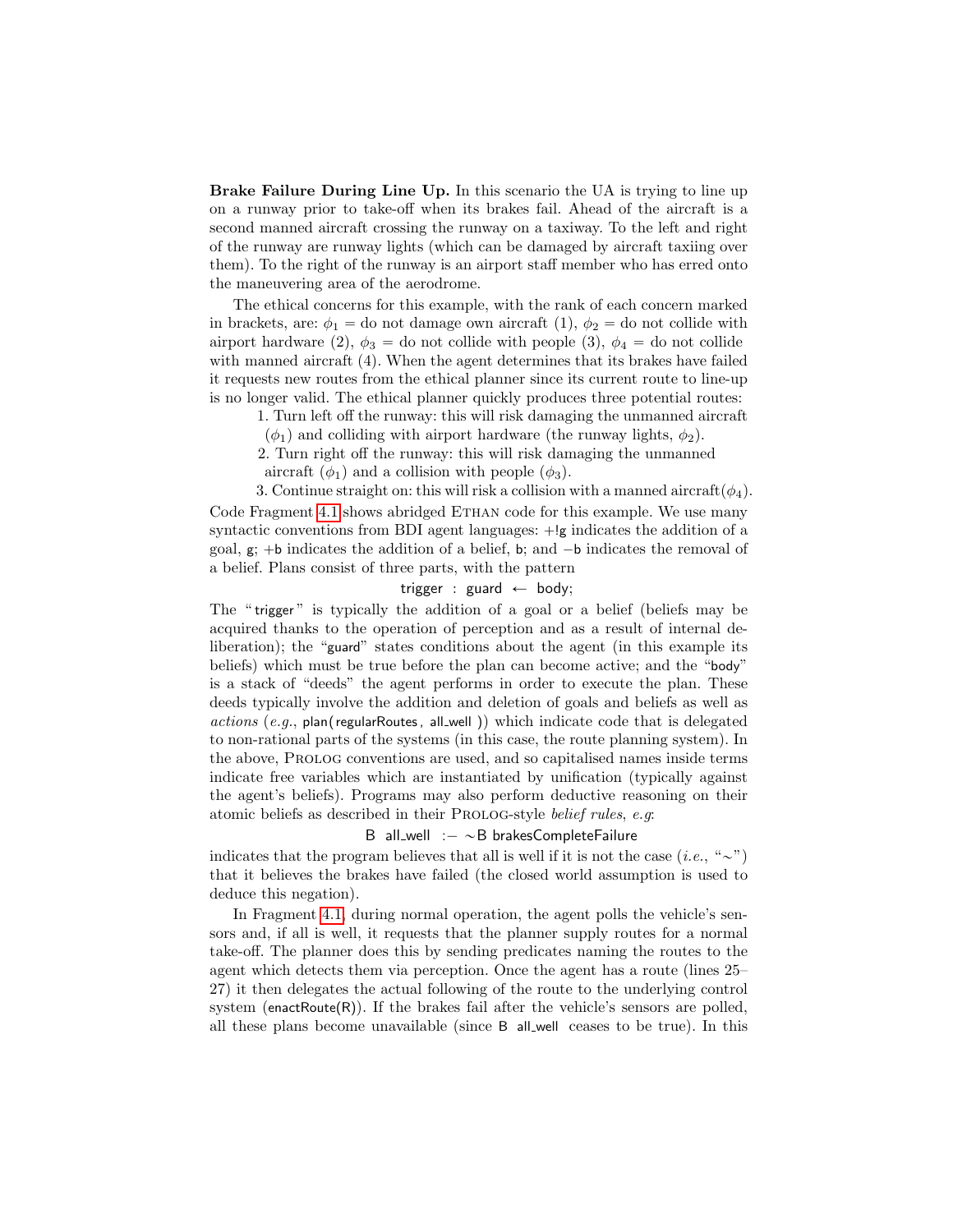case the "external planner" returns a set of routes as plans shown in Code Fragment [4.3.](#page-7-1) We use the notation  $[\phi_{i_1}, \phi_{i_2}, \dots, \phi_{i_n}]$  to indicate the substantive ethical concerns that are violated by each plan. On receiving these plans, and assessing the ethical policy, the agent elects to turn left.

<span id="page-7-3"></span><span id="page-7-0"></span>

| : Ethical Policy:                                                       | 1              | : Ethical Policy:                                                                                    | 1              |
|-------------------------------------------------------------------------|----------------|------------------------------------------------------------------------------------------------------|----------------|
| E(flightPhase(lineup), doNotDamageOwnAircraft, 4)                       | 2              | E(flightPhase(eAvoid), doNotViolateRoATurnRight, 2)                                                  | 2              |
| E(flightPhase(lineup), doNotCollideAirportHardware,3)                   | 3              | E(flightPhase(eAvoid), doNotViolateRoA500Feet, 2)                                                    | 3              |
| E(flightPhase(lineup), doNotCollidePeople,2)                            | $\overline{4}$ | E(flightPhase(eAvoid), doNotCollideObjects, 3)                                                       | $\overline{4}$ |
| E(flightPhase(lineup), doNotCollideMannedAircraft,1)                    | 5              | E(flightPhase(eAvoid), doNotCollideAircraft, 4)                                                      | 5              |
|                                                                         | 6              |                                                                                                      | 6              |
| : Initial Beliefs:                                                      | 7              | : Belief Rules:                                                                                      | $\overline{7}$ |
| flightPhase (lineup)                                                    | 8              | B avoid_collision : $-\sim$ B das(intruder, headOn);                                                 | 8              |
|                                                                         | 9              |                                                                                                      | 9              |
| : Belief Rules:                                                         | 10             | : Plans:                                                                                             | 10             |
| B all_well :- $\sim$ B brakesCompleteFailure;                           | 11             | +! avoid_collision                                                                                   | 11             |
|                                                                         | 12             | {B flightPhase(eAvoid),                                                                              | 12             |
| : Initial Goals:                                                        | 13             | $\sim$ B route(eAvoid, Route)} $\leftarrow$                                                          | 13             |
| startup                                                                 | 14             | plan (reqEmergRoute, turnRight),                                                                     | 14             |
|                                                                         | 15             | *route(eAvoid, R),                                                                                   | 15             |
| : Plans:                                                                | 16             | enactRoute(R),                                                                                       | 16             |
| $+!$ startup: $\{T\} \leftarrow$                                        | 17             | wait:                                                                                                | 17             |
| +!missionComplete;                                                      | 18             |                                                                                                      | 18             |
| +!missionComplete:                                                      | 19             | +das(intruder, headOn): {B flightPhase(cruise)} ←                                                    | 19             |
| ${B}$ flightPhase(lineup), $\sim$ B polled(veh) } $\leftarrow$          | 20             | -flightPhase(cruise),                                                                                | 20             |
| +polled(veh), poll (veh);                                               | 21             | +flightPhase(eAvoid),                                                                                | 21             |
| +!missionComplete:                                                      | 22             | +! avoid_collision ;                                                                                 | 22             |
| ${B \text{ polled}(veh)}$ , B all_well, $\sim$ B route(R)} $\leftarrow$ | 23             |                                                                                                      | 23             |
| plan(regularRoutes, all_well);                                          | 24             | $-\text{das}(\text{intruder}, \text{headOn}) : \{ \text{B flightPhase}(\text{eAvoid}) \} \leftarrow$ | 24             |
| +!missionComplete:                                                      | 25             | -flightPhase(eAvoid),                                                                                | 25             |
| ${B}$ polled(veh), B all_well, B route(R)} $\leftarrow$                 | 26             | +flightPhase(cruise);                                                                                | 26             |
| enactRoute(R);                                                          | 27             |                                                                                                      |                |

<span id="page-7-2"></span><span id="page-7-1"></span>

| Code fragment 4.3 Plans for Example 1                     |    | Code fragment 4.4 Plans for Example 2                               |   |
|-----------------------------------------------------------|----|---------------------------------------------------------------------|---|
| +!missionComplete: {B brakesCompleteFailure}              |    | +! avoid_collision : {B flightPhase(eAvoid)}                        |   |
| ← enactRoute(turn_left); $[\phi_1, \phi_2]$               |    | $\leftarrow$ enactRoute(turn_left); $\lceil \phi_1 \rceil$          |   |
| +!missionComplete: {B brakesCompleteFailure}              | 3  | +! avoid_collision : {B flightPhase(eAvoid)}                        | 3 |
| $\leftarrow$ enactRoute(turn_right); $[\phi_1, \phi_3]$   | 4  | $\leftarrow$ enactRoute(emergency_land); $[\phi_2, \phi_3, \phi_4]$ | 4 |
| +!missionComplete : {B brakesCompleteFailure}             | 5. | +! avoid_collision : {B flightPhase(eAvoid)}                        |   |
| $\leftarrow$ enactRoute(continue); $\lceil \phi_A \rceil$ | 6  | $\leftarrow$ enactRoute(return_to_base); $\lceil \phi_A \rceil$     | 6 |

Erratic Intruder Aircraft. This example is based on the assumption that some unknown aircraft, possibly a malicious intruder, but potentially also some ill-trained new pilot, appears on a collision course with the UA and fails to take the anticipated evasive actions.

The UA is cruising through civil airspace when it encounters an intruder aircraft approaching head on. Here the ROA (Rules of the Air) say that the UA should turn right, so the agent requests a route for turning right. However, this plan fails and the detect/avoid sensor (DAS) continues to indicate that the intruder aircraft is approaching. At this point the agent knows that it has already tried to turn to the right in order to avoid the intruder. Since the intruder is still approaching its first plan has failed. The agent has no more routes (or ETHAN plans) that apply since its only plans obey the ROA and would cause the agent to turn right again. At this point the ethical planner is invoked. The relevant substantive ethical concerns and their ranks are as follows:  $\phi_1 =$  do not violate turn right rule (2);  $\phi_2 =$  do not stay above 500 feet rule (2);  $\phi_3 =$  do not collide with objects on the ground (3);  $\phi_4 =$  do not collide with aircraft (4).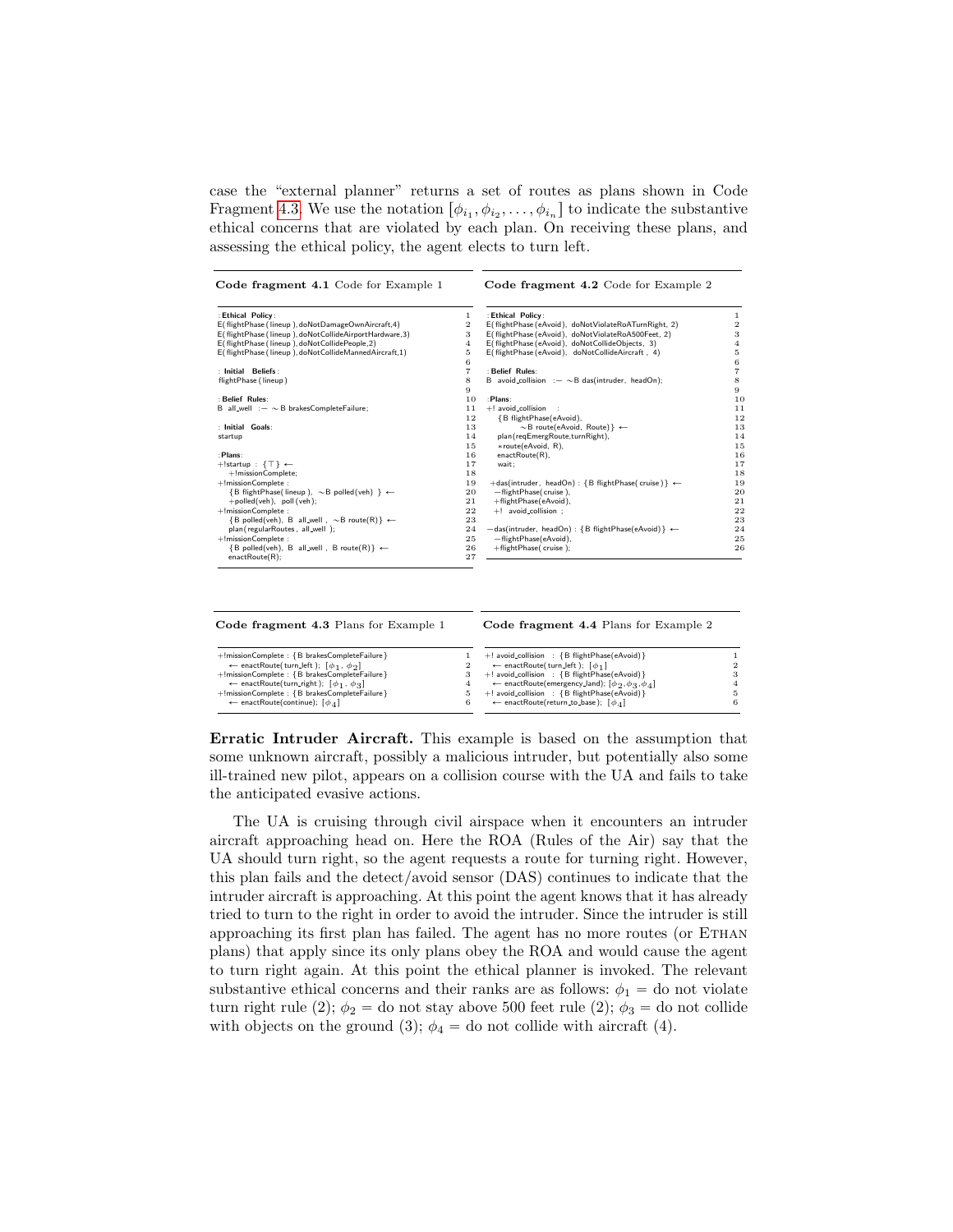The planner returns the plans shown in Code Fragment [4.4.](#page-7-2) The agent initially chooses to turn left. In our scenario the oncoming aircraft once again matches the course change and so the agent then chooses to return to base.

An abridged version of the code for this example is shown in Code Fragment [4.2.](#page-7-3) Here, ∗route(eAvoid, turnRight) causes the intention to suspend execution until the agent believes it has a route for turning right. The action wait suspends the intention for a set time to allow the effects of actions to manifest.

Lines 19–22 are triggered when information arrives from the DAS that there is an intruder. As a result the flight phase changes from cruise to eAvoid and a new goal is set up to avoid a collision. The existing, ROA-compliant, plan for this goal is to get a route for turning right, enact that route and wait a short period to see if a collision will now be avoided. If the plan succeeds the belief that there is an intruder will vanish, the flight phase can be changed back to cruise, and the goal will be achieved since the agent now believes a collision has been avoided (see the belief rule in line 8).

When the existing plan fails, the plans in Fragment [4.4](#page-7-2) are added to the agent's plan library. The first of these ( turn left ) is attempted first. This also fails and the agent then attempts the third plan ( return to base ), which succeeds.

Fuel Low. In our final scenario the agent receives a "fuel low" alert from the Fuel subsystem which causes it to attempt to land. If it cannot locate a safe landing site the ethical planner is invoked and returns three options (shown with ethical concerns violated and their ranks):

- 1. Land in field with overhead power lines. Violates: do not cause damage to critical infrastructure (4); do not collide with objects on ground (3); 500 feet low-flying ROA (2); do not damage own aircraft (1).
- 2. Land in field with people. Violates: do not collide with people (5); 500 feet low-flying ROA (2).
- 3. Land on an empty public road. Violates: do not cause damage to critical infrastructure (4); 500 feet low-flying ROA (2).

The agent then chooses the most ethical — the third plan — although both the first and third plans violate an ethical concern of severity 4, the first plan also violates a concern of severity 3 while the third plan does not.

# <span id="page-8-0"></span>5 Verification

One of the reasons for selecting GWENDOLEN as the basis for our implementation language, ETHAN, was that it provided the potential for formally verifying ethical decision-making. GWENDOLEN is implemented in the AJPF framework for model checking agent programming languages [\[13\]](#page-11-8). AJPF comes with a property specification language based on *linear temporal logic* extended with modalities for describing the beliefs of an agent. Since this property specification language did not explicitly reference ethics we made further adaptations to GWENDOLEN in order to reason about ethics in ETHAN. Specifically we enhanced ETHAN to store, as explicit beliefs, currently applicable plans, plans that had been attempted on a particular goal, and the ethical concerns violated by any selected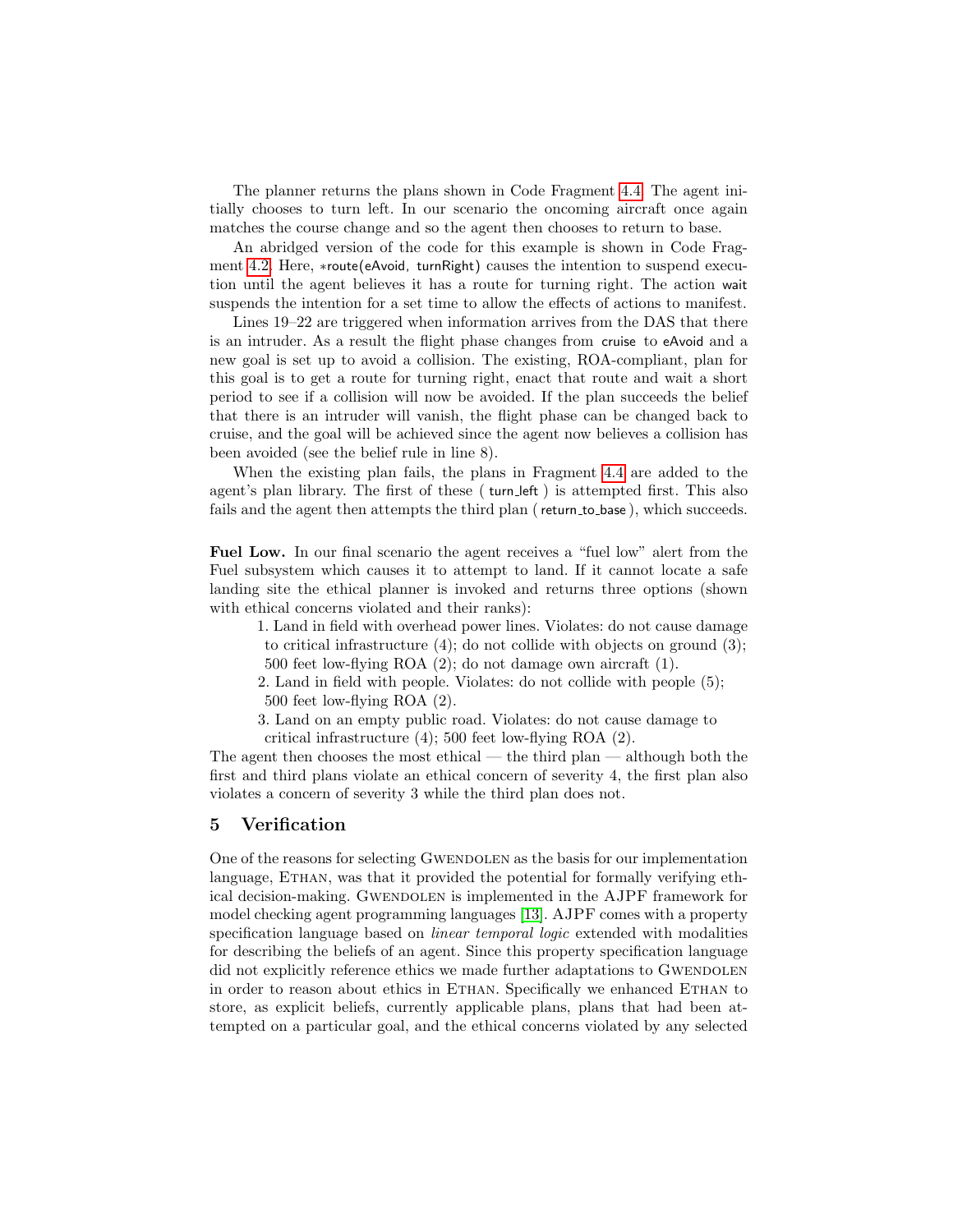plan. We also needed to provide belief rules in order to deduce further properties; these are shown in Code Fragment [5.1.](#page-9-1)

The belief "B others\_violate (L)" succeeds if all untried plans violate a concern contained in the list L. The beliefs about plan applicability (B applicable (P)), plans already tried (B already tried (P)) and the ethical concerns of particular plans (B ethics of (P, Eth)) were all inserted into the agent's belief base during execution of the ETHAN reasoning cycle.

<span id="page-9-1"></span>Code fragment 5.1 Verification Belief Rules

| B others_violate $(L)$ :-                               |   |
|---------------------------------------------------------|---|
| $\sim$ B untried_plan_not_violates (L);                 | 2 |
| B untried_plan_not_violates $(L) := B$ untried_plan(P), | з |
| $\sim$ B an ethic in (P, L));                           |   |
| B untried_plan $(P) := B$ applicable $(P)$ ,            |   |
| $\sim$ B already_tried (P);                             | 6 |
| B an_ethic_in (P, [Eth T]) :- B ethics_of(P, Eth);      |   |
| B an_ethic_in (P, [Eth T]) : - B an_ethic_in (P, T);    | 8 |
|                                                         |   |

A further belief (B concern(Eth)) was also inserted into the agent's belief base whenever a currently selected plan violated the substantive ethical concern, Eth. With these adaptations and the rules in Fragment [5.1](#page-9-1) we were able to formally verify properties of the Erratic Intruder scenario in a situation where the intruder aircraft might appear or disappear at any point  $(i.e.,$  we used the model checking to explore all possible scenarios where the plans in Code Fragment [4.4](#page-7-2) either succeeded or failed, thus exploring all possible orders in which these plans might be attempted). In particular we verified the following properties, where the  $\phi_i$ formulae refer to the substantive ethical concerns used in Example 2. (Here  $\Box$ ) means "always in the future" and 'B' means "agent believes".)

> $\Box(\mathcal{B}\text{ concern}(\phi_1) \rightarrow \mathcal{B}\text{ others}\_\text{violet}([\phi_1, \phi_2, \phi_3, \phi_4]))$  $\Box(\mathcal{B}\text{ concern}(\phi_2) \rightarrow \mathcal{B}\text{ others}\_\text{volatile}([\phi_2, \phi_3, \phi_4]))$  $\Box(\mathcal{B}\text{ concern}(\phi_3)\rightarrow \mathcal{B}\text{ others}\_\text{volatile}([\phi_3, \phi_4]))$  $\Box(\mathcal{B}\text{ concern}(\phi_4) \rightarrow \mathcal{B}\text{ others\_violate}([\phi_4]))$

Collectively these properties show that if the plan chosen violates some substantive ethical concern,  $\phi$ , then the other available plan choices all violated some concern that was equal to, or more severe than,  $\phi$ . Further similar properties can be used to establish that the "most ethical" option is always chosen. The verification of each property took between 21 and 25 seconds and explored 54 model states on 3.06 GHz iMac with 4 GB of memory.

This work on model checking ethical choices is preliminary. It is undesirable to have constructs, such as beliefs and belief rules, which can potentially affect program execution used for verification purposes alone. However adapting AJPF with a more expressive property specification language was outside the scope of this research. The issue of how the approach scales remains open. The work here does demonstrate that an ethical policy can be incorporated within a BDI agent in such a way that adherence to the policy can be formally verified and so we can be certain the agent will always make the most ethical choices.

## <span id="page-9-0"></span>6 Summary

Before an autonomous system is allowed to operate in a shared environment with people or other autonomous systems, sufficient assurances have to be provided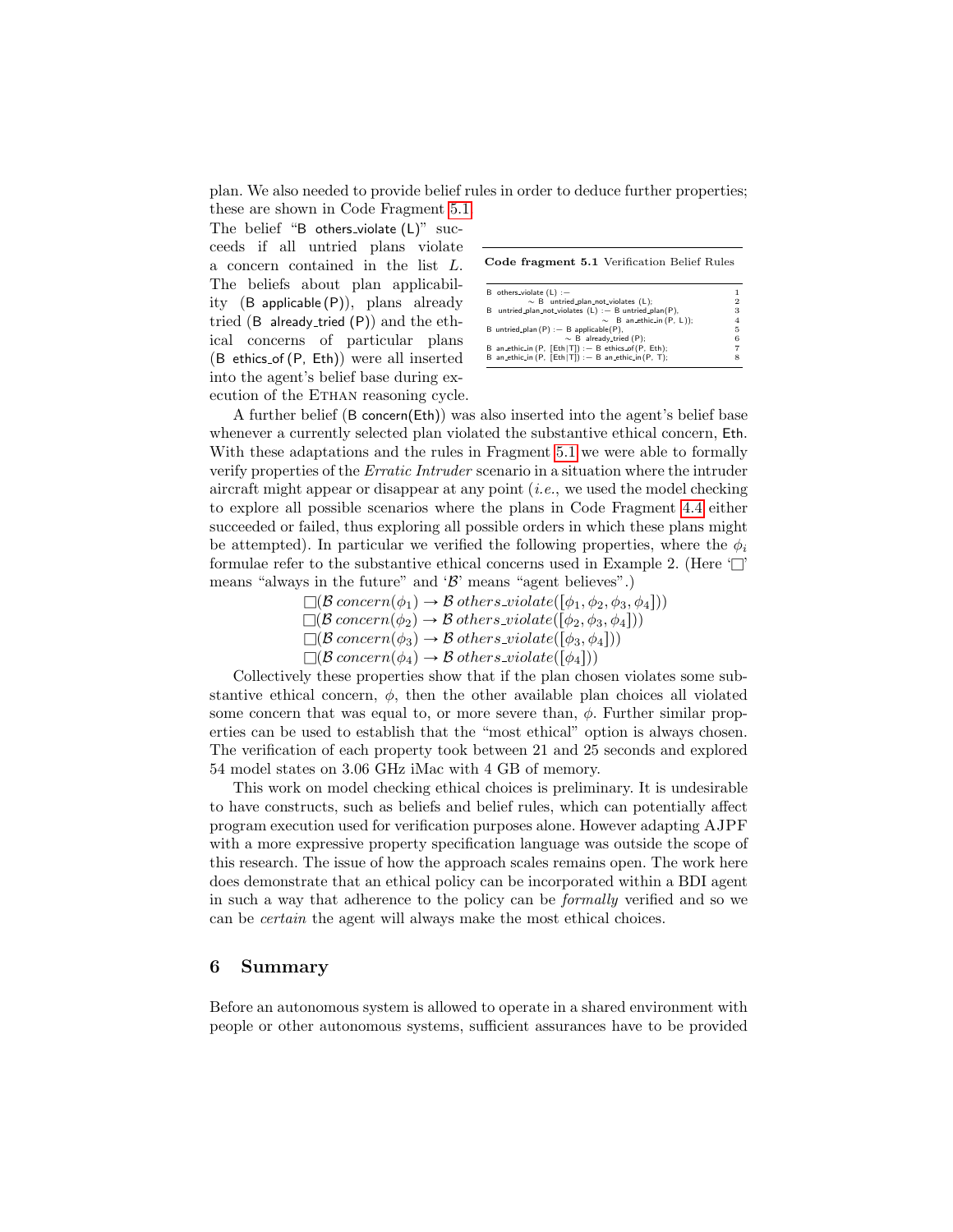that it will always behave within acceptable legal, ethical and social boundaries. We propose a method, and implement a working prototype, of an ethical extension to a rational agent governing an unmanned aircraft (UA). The agent can be provided with a particular ethical policy it uses to distinguish among possible plans and to select the most ethical plan for execution. We are able to prove formally that the prototype only performs an unethical action if the rest of the actions available to it are even less ethical.

The ethically enhanced agent is autonomous in the choice of actions, but not in the choice of ethical concerns and policies it will follow. These are constructed externally. The agent follows only one ethical policy at any decision-making moment, because we assumed it can be in only one context at a time. We also assumed that all the contexts are known to the system designer. Our approach to ethical governance can be generalised by dropping these assumptions.

Overlapping contexts will result with multiple substantive policies, forming a preorder (instead of a total order we have now) which will mean that ethical plans will need to be selected differently from how they are currently. The plan selection order  $\gtrsim$  can still be constructed as we described, but it has to be extended to handle the case when there is no information to how certain concerns relate to each other, and the cases when conflicts arise.  $E.g.,$  consider one context  $c_1$ for which  $E(c_1, \phi_1, 1), E(c_1, \phi_2, 2)$  and another overlapping context  $c_2$  for which  $E(c_2, \phi_1, 1), E(c_2, \phi_3, 2)$ . Not knowing how  $\phi_2$  ethically compares to  $\phi_3$ , the agent cannot judge whether a plan violating  $\phi_2$  or one violating  $\phi_3$  is the more ethical.

The more challenging generalisation is to handle unknown contexts. We propose to resolve this issue by representing the contexts as intelligent agents, able to ground formal concerns into substantive concerns, provided that the context and the agent guiding the autonomous system have a shared understanding of the formal concerns. This may involve recent research on abstract and concrete norms (e.g., [\[1\]](#page-10-1)). Upon entering an unknown context, the agent would send its formal concerns to the context agent and receive the substantive concerns that constitute breaking the formal concern of interest within that context. By sending only the formal concerns, and not the entire policy, the agent can maintain its ethical autonomy and privacy. Issues that arise from multiple and unknown contexts will be tackled in future work.

Acknowledgements. Work partially funded by EPSRC through the "Trustworthy Robotic Assistants", "Verifying Interoperability Requirements in Pervasive Systems", and "Reconfigurable Autonomy" projects, and by the ERDF/NWDAfunded Virtual Engineering Centre.

### References

- <span id="page-10-1"></span>1. H. Aldewereld, S. Álvarez-Napagao, F. Dignum, and J. Vázquez-Salceda. Making Norms Concrete. In Proc. AAMAS, pages 807–814, 2010.
- <span id="page-10-0"></span>2. M. Anderson and S. Anderson. Machine Ethics: Creating an Ethical Intelligent Agent. AI Magazine, 28(4):15–26, 2007.